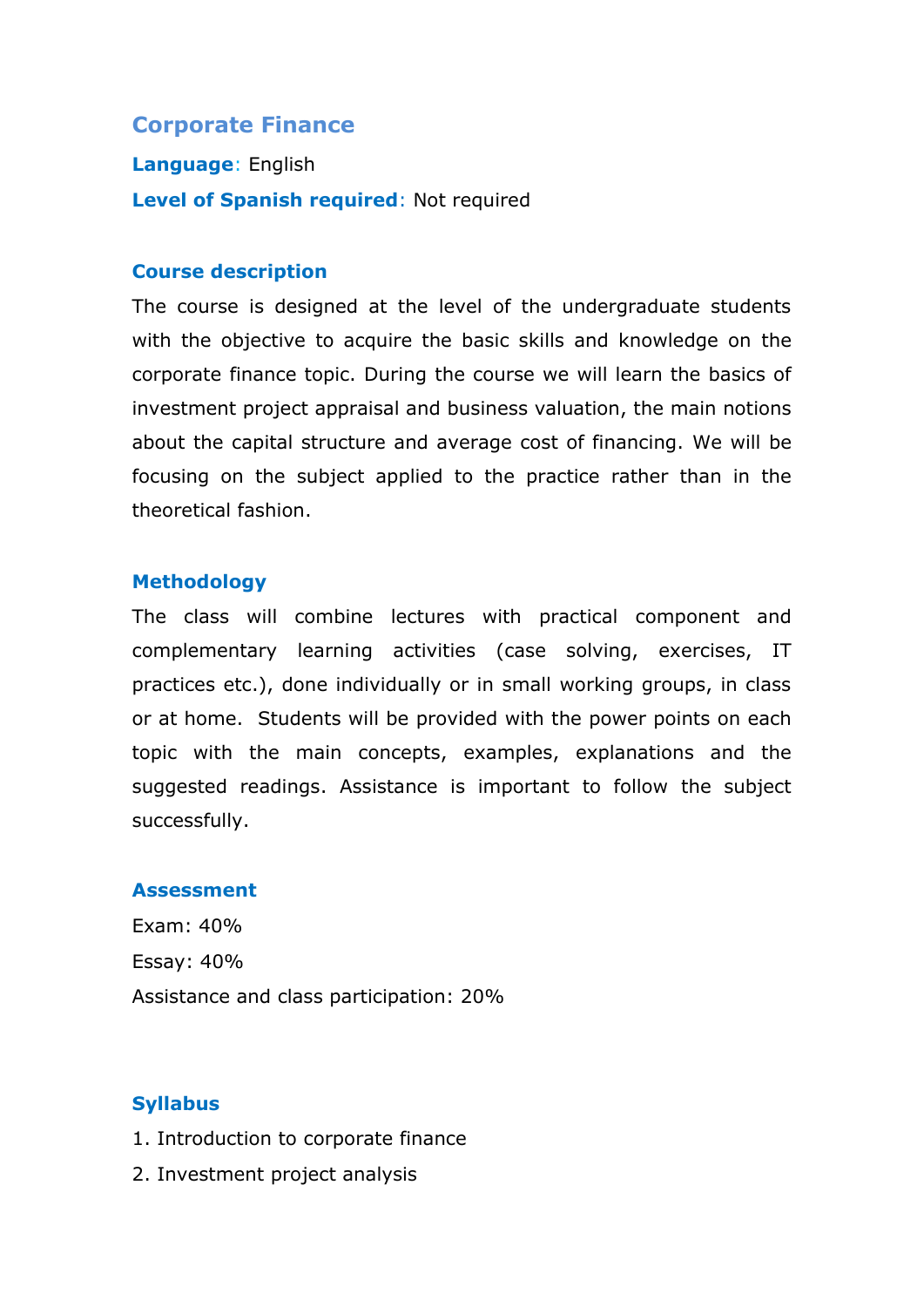- 3. Capital structure & cost of capital
- 4. Financial Valuation of the firms

# **Weekly program**

## WEEK ONE

| <b>Classes Subjects</b>                                        |
|----------------------------------------------------------------|
| Class 1 Managing Finance for Value Creation: Corporate Finance |
| Principles.                                                    |
| Class 2 Financial markets and project valuation.               |

## WEEK TWO

| <b>Classes Subjects</b>                                           |
|-------------------------------------------------------------------|
| Class 3 Cash Flow Analysis: A Strategic Approach.                 |
| Class 4 The Investment Decision. Long term and short term assets. |

### WEEK THREE

| <b>Classes Subjects</b>                                |
|--------------------------------------------------------|
| Class 5 Valuation: Modern Finance Theyory in Practice. |
| Class 6 Corporate and competitive strategy.            |

## WEEK FOUR

|         | <b>Classes Subjects</b>                                     |
|---------|-------------------------------------------------------------|
|         | Class 7   The Optimal Capital Structure.                    |
| Class 8 | Debt restructuring: considerations about Bank Negotiations. |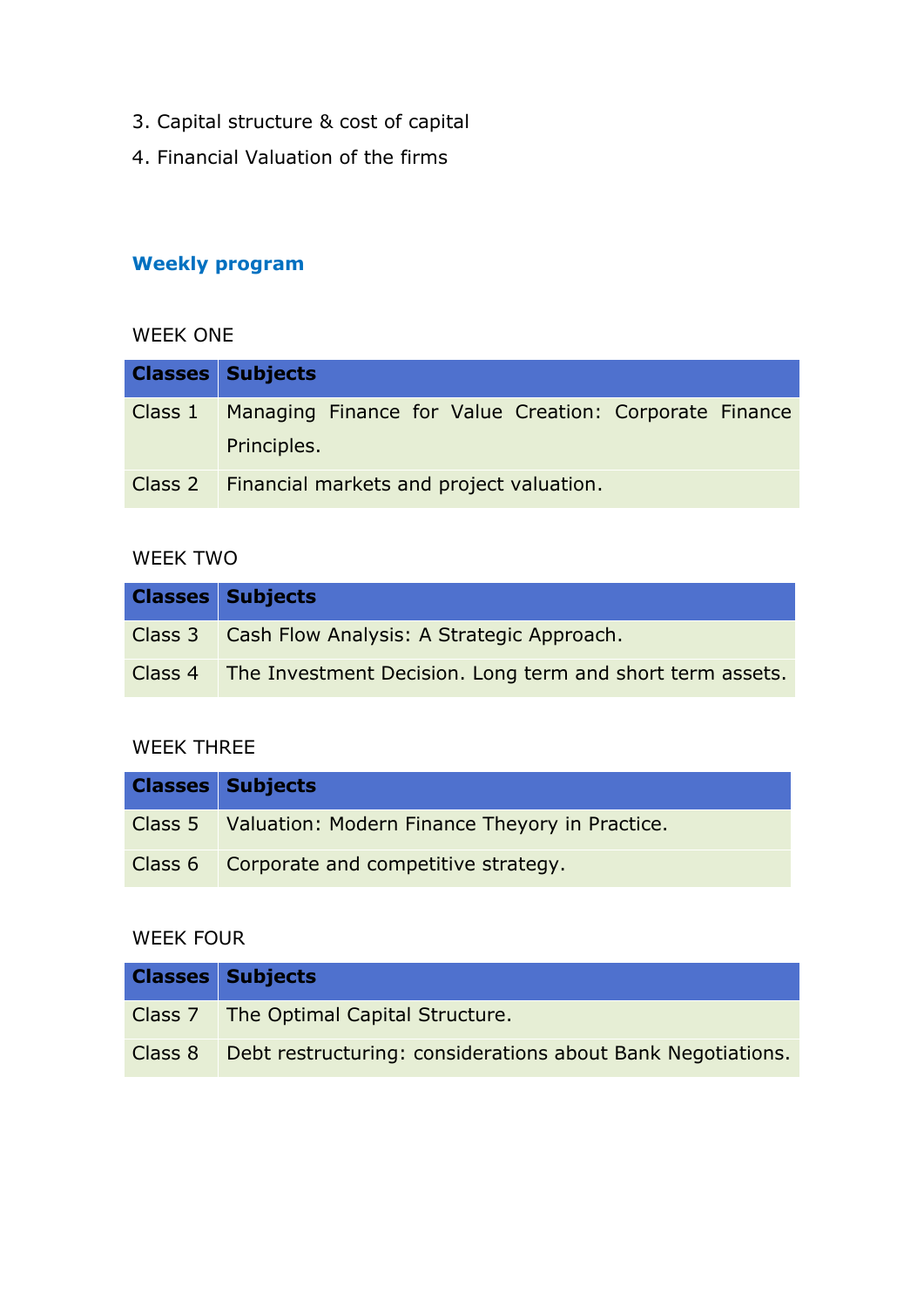## WEEK FIVE

|              | <b>Classes Subjects</b>                                   |
|--------------|-----------------------------------------------------------|
|              | Class 9 Leveraged Buyouts.                                |
| <b>Class</b> | Financial distress and the interactions between financing |
| <b>10</b>    | and investment decisions.                                 |

### WEEK SIX

|              | <b>Classes Subjects</b> |
|--------------|-------------------------|
| <b>Class</b> | Mergers & acquisitions. |
| 11           |                         |
| <b>Class</b> | M & A in Practice.      |
| 12           |                         |

## WEEK SEVEN

|                    | <b>Classes Subjects</b>                         |
|--------------------|-------------------------------------------------|
| <b>Class</b><br>13 | The Selling Process: Key Success Factors.       |
| <b>Class</b><br>14 | Dividends: Financial and Psychological Aspects. |

# WEEK EIGHT

| <b>Classes Subjects</b>                                         |
|-----------------------------------------------------------------|
| Class 15 Strategy for new businesses; going public and private. |
| Class 16 Ethical Dilemas in Finance.                            |
| Class 17 Final Exam                                             |